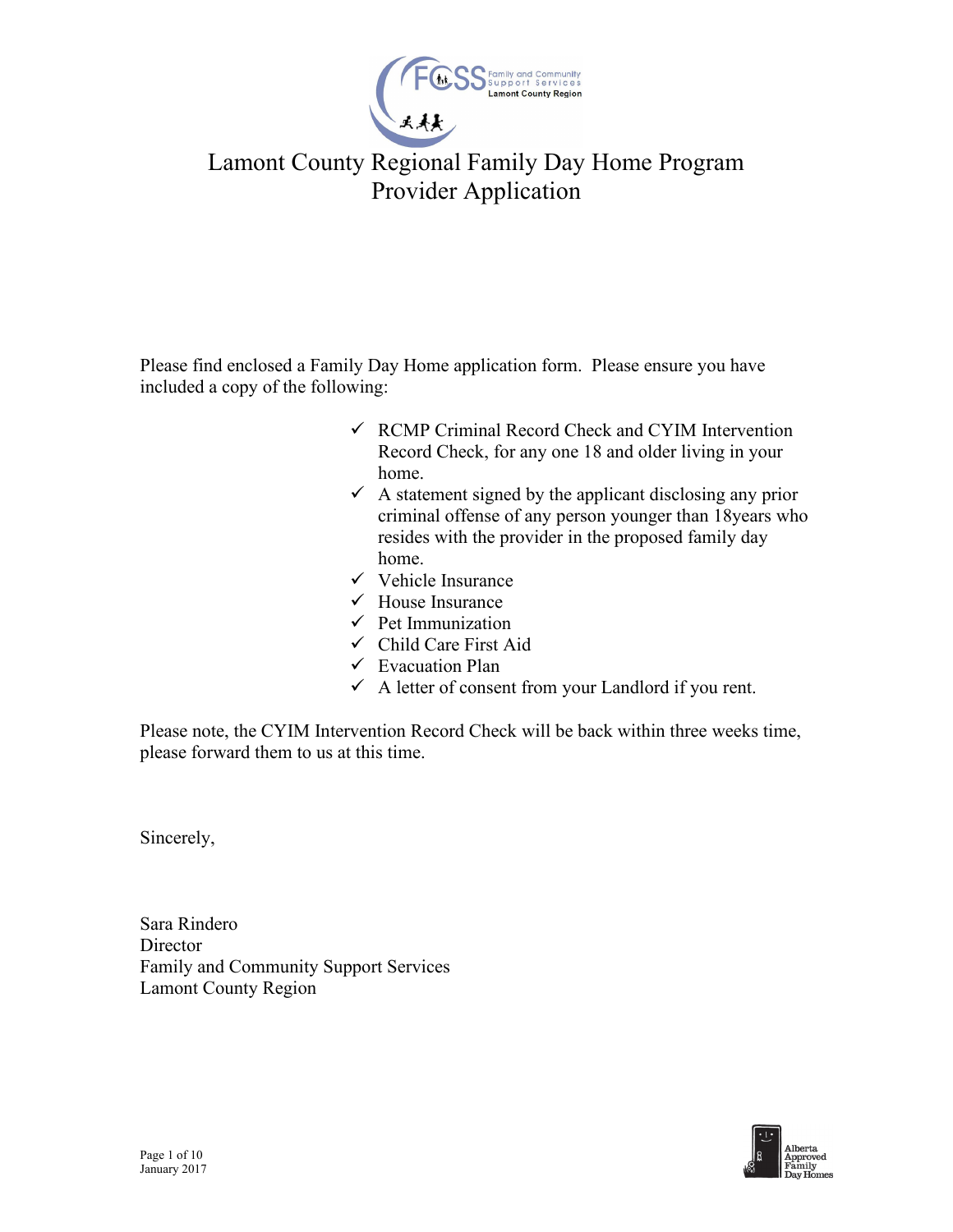

### **Personal Data**

| Name:                                                                                                                                                                     | Date of Birth: |                     |  |
|---------------------------------------------------------------------------------------------------------------------------------------------------------------------------|----------------|---------------------|--|
| Address:                                                                                                                                                                  |                |                     |  |
| Telephone: (                                                                                                                                                              |                | Social Insurance #: |  |
| <b>Marital Status:</b>                                                                                                                                                    |                |                     |  |
|                                                                                                                                                                           |                |                     |  |
| Spouse Name:                                                                                                                                                              | Date of Birth: |                     |  |
| Address:                                                                                                                                                                  |                |                     |  |
| Telephone: (                                                                                                                                                              |                |                     |  |
| Children's Names, Ages & Birthdays                                                                                                                                        |                |                     |  |
|                                                                                                                                                                           |                |                     |  |
| Others in the household $\&$ age (relatives, borders, children you are presently caring for)                                                                              |                |                     |  |
| Do you own ________ Rent ________ your home? If you rent, please provide, in writing,<br>proof that the landlord is aware of and approves the operation of your day home. |                |                     |  |
| Type of dwelling?                                                                                                                                                         |                |                     |  |
| Why do you want to become a provider?                                                                                                                                     |                |                     |  |
|                                                                                                                                                                           |                |                     |  |
| Employment History: If applicable, list last two places of employment                                                                                                     |                |                     |  |
| Name of organization/Employer                                                                                                                                             | Position       | Dates               |  |

 $\mathcal{L}_\text{G}$  , and the contribution of the contribution of the contribution of the contribution of the contribution of the contribution of the contribution of the contribution of the contribution of the contribution of t

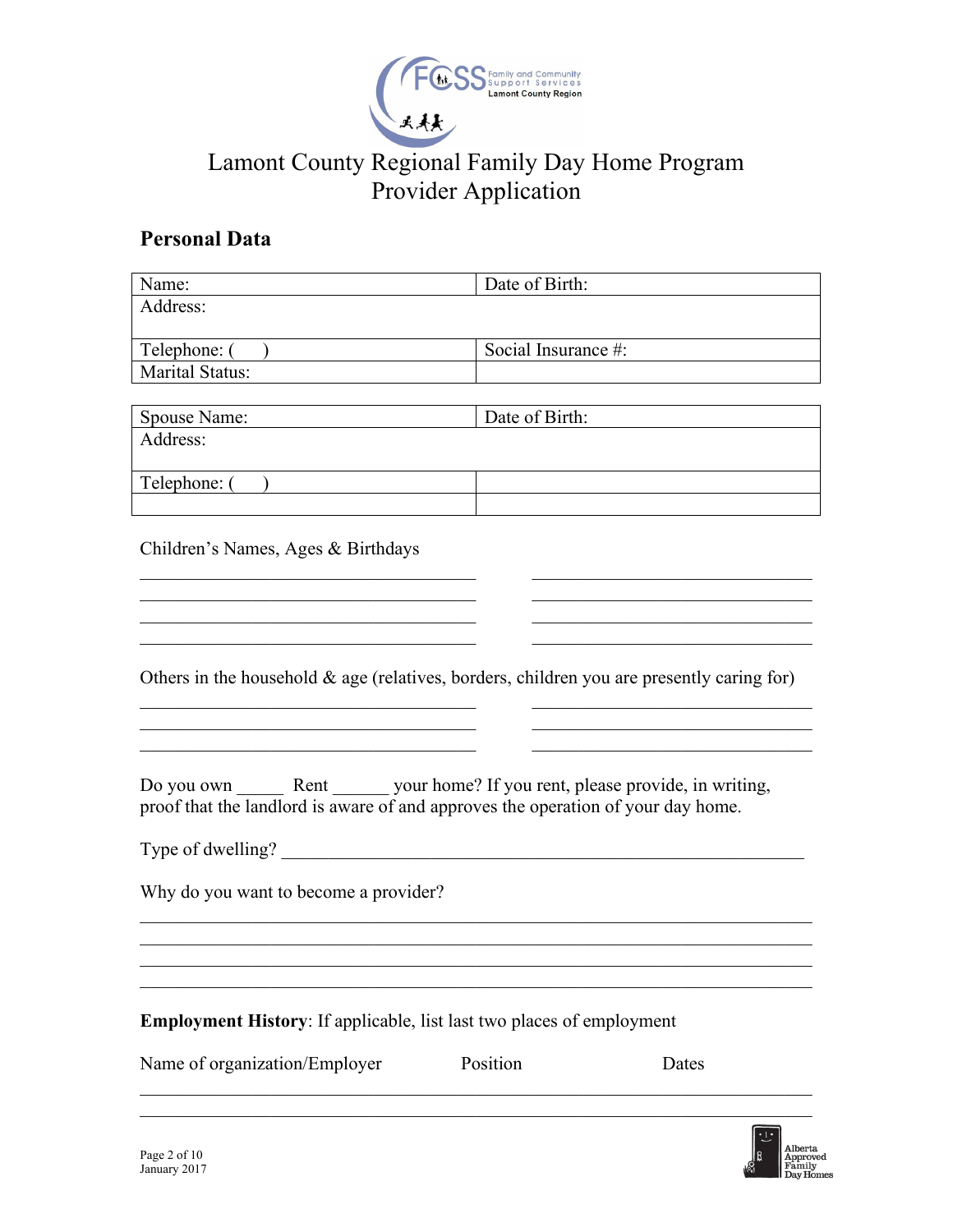

Does your family support you in this application to become a Family Day Home Provider? Explain

What are your priorities in regards to your family and your own personal free time?

**Education:** give highest grade attained and post secondary education. Include workshops and courses completed

<u> 2008 - 2008 - 2008 - 2008 - 2008 - 2008 - 2008 - 2008 - 2008 - 2008 - 2008 - 2008 - 2008 - 2008 - 2008 - 200</u>

Have you cared for children in the past?<br>If yes, names of parents and duration of care (they may be phoned for a reference)

<u> 1989 - Johann Stoff, deutscher Stoffen und der Stoffen und der Stoffen und der Stoffen und der Stoffen und der</u>

Special Interests and abilities: Include those that would help you relate to children:

<u> 1989 - Johann Stoff, amerikansk politiker (d. 1989)</u>

**Memberships:** List organizations, clubs, or associations you belong to including volunteer experience.

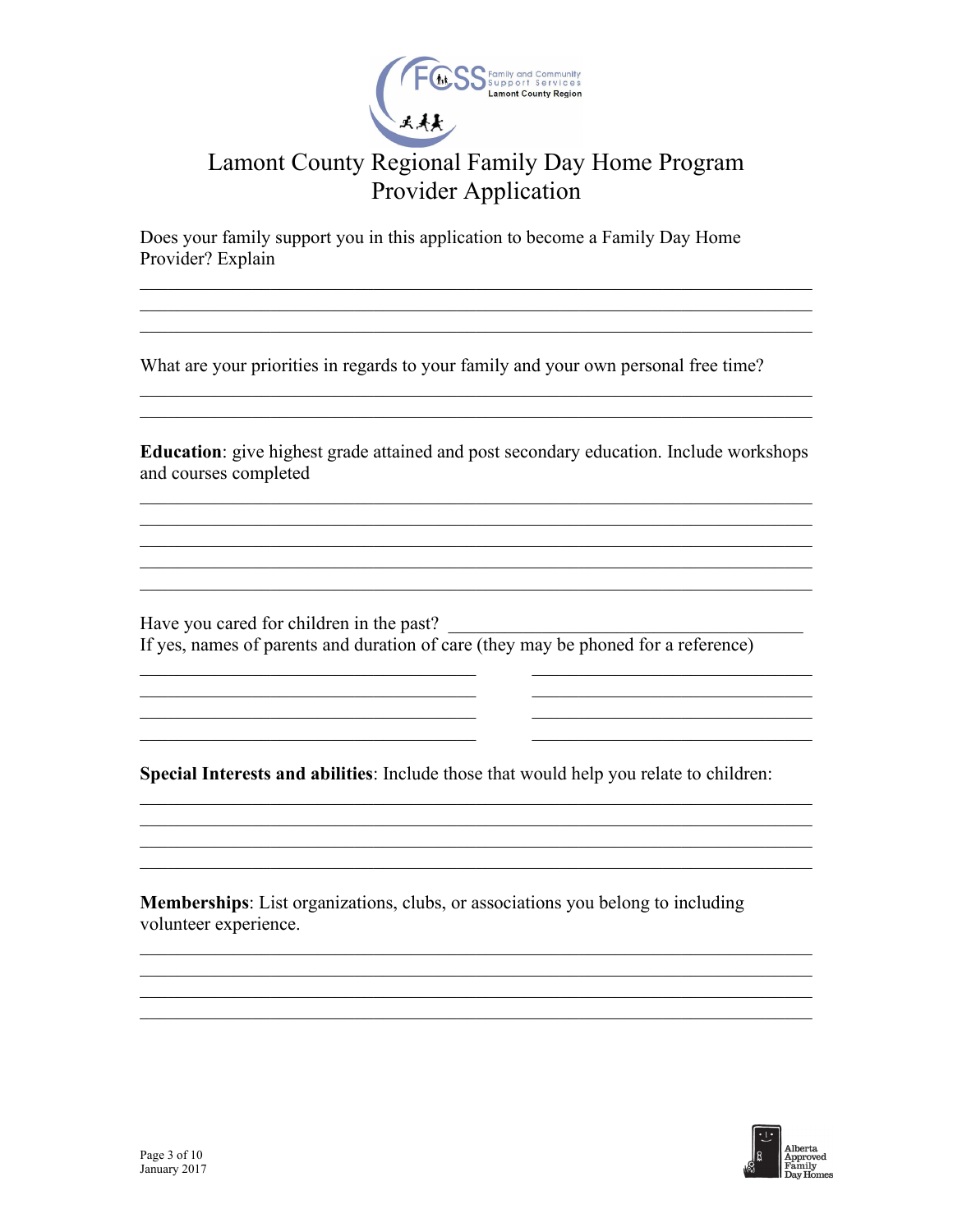

### **Specifics of Care**

Please describe how you will ensure that you provide quality care and dependability that Lamont County Regional Day Home Programs represents.

| Are you interested in providing care for children during extended hours?                                                                                                                                                       |
|--------------------------------------------------------------------------------------------------------------------------------------------------------------------------------------------------------------------------------|
| Evenings: Overnight: Weekends: Weekends: Newsaments: Overnight: Newsaments: Newsaments: Newsaments: Newsaments: Newsaments: Newsaments: Newsaments: Newsaments: Newsaments: Newsaments: Newsaments: Newsaments: Newsaments: Ne |
| Are you interested in providing care for children with special needs? (Physically,<br>emotionally, or socially delayed?                                                                                                        |
| What types of skills do you possess that would assist you in caring for children with                                                                                                                                          |
| What daily activities would you provide for children, indoor and outdoors?                                                                                                                                                     |
|                                                                                                                                                                                                                                |
|                                                                                                                                                                                                                                |
|                                                                                                                                                                                                                                |
| ,我们也不能在这里的时候,我们也不能在这里的时候,我们也不能会在这里的时候,我们也不能会在这里的时候,我们也不能会在这里的时候,我们也不能会在这里的时候,我们也                                                                                                                                               |
|                                                                                                                                                                                                                                |
| Before and after school care                                                                                                                                                                                                   |

 $\mathcal{L}_\mathcal{L} = \mathcal{L}_\mathcal{L} = \mathcal{L}_\mathcal{L} = \mathcal{L}_\mathcal{L} = \mathcal{L}_\mathcal{L} = \mathcal{L}_\mathcal{L} = \mathcal{L}_\mathcal{L} = \mathcal{L}_\mathcal{L} = \mathcal{L}_\mathcal{L} = \mathcal{L}_\mathcal{L} = \mathcal{L}_\mathcal{L} = \mathcal{L}_\mathcal{L} = \mathcal{L}_\mathcal{L} = \mathcal{L}_\mathcal{L} = \mathcal{L}_\mathcal{L} = \mathcal{L}_\mathcal{L} = \mathcal{L}_\mathcal{L}$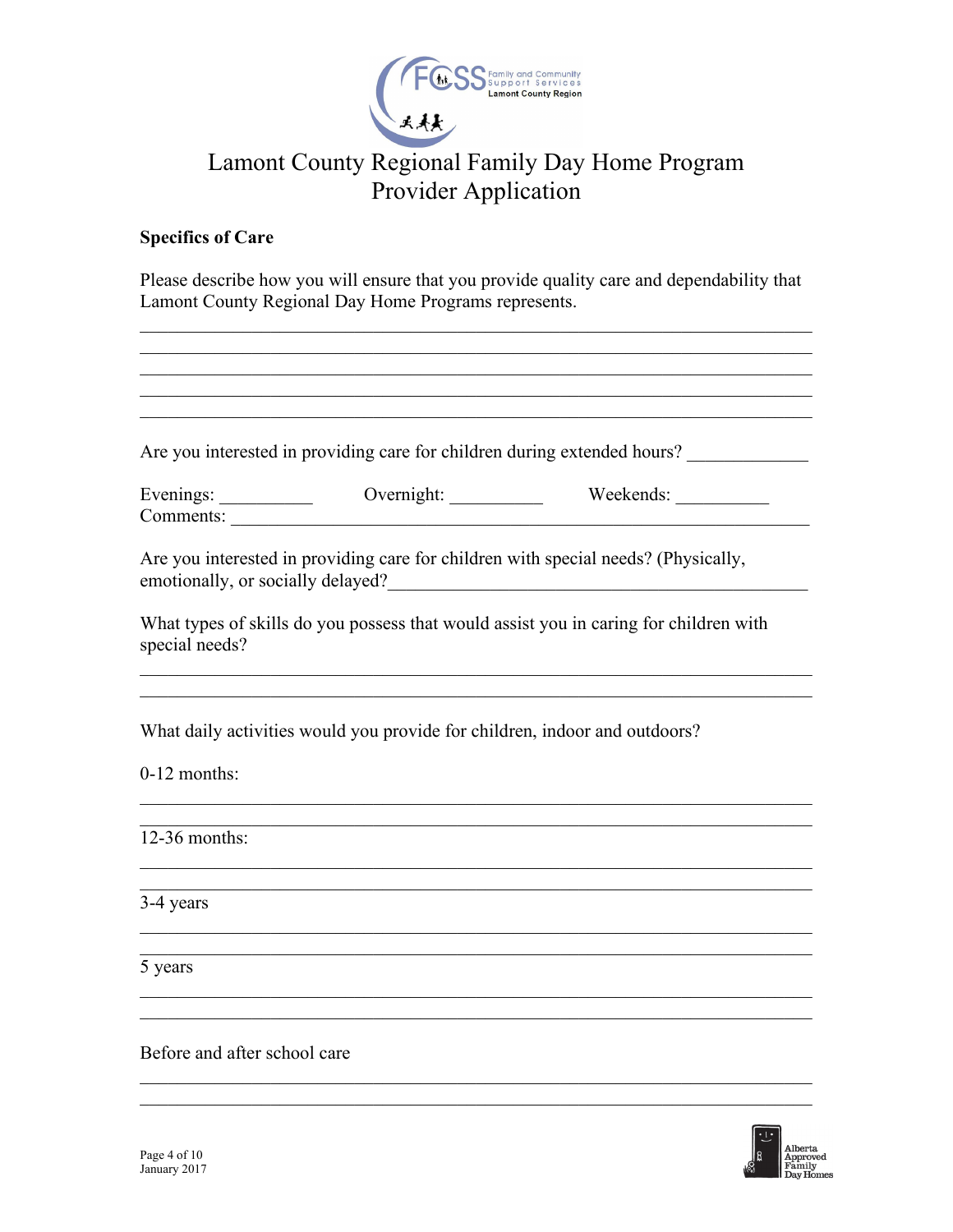

Please describe behavior management techniques you find effective in caring for your own children.

<u> 1989 - Johann Stoff, amerikansk politiker (d. 1989)</u>

How would you discipline a child in your care?

How would you discuss a child's behavior issue with a parent?

Please list some ideas for snacks, drinks and lunch:

Other Does anyone in your family smoke?

Please list types and number of pets.

Are pet's immunizations up to date?



<sup>\*</sup>Please provide a copy of documentation.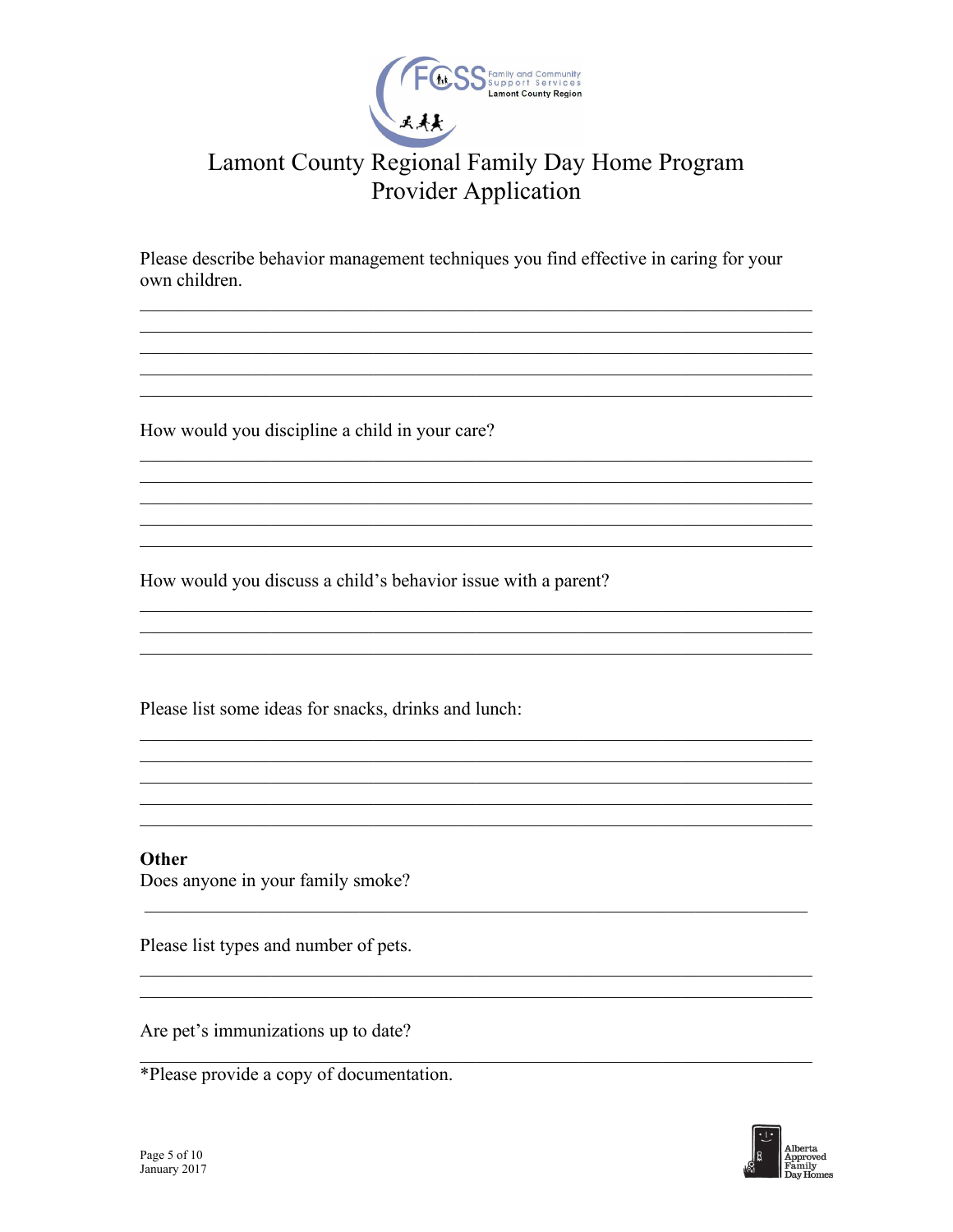

Do you anticipate any change during the next year in family, job or residence that may affect your suitability to become a Family Day Home Provider? Please Explain

 $\mathcal{L}_\text{G}$  , and the contribution of the contribution of the contribution of the contribution of the contribution of the contribution of the contribution of the contribution of the contribution of the contribution of t

#### **Medical Background**

Please describe your health.

To become a provider, you will be required to obtain a medical certificate verifying your good health and freedom form infectious disease. Do you foresee any difficulties?

 $\mathcal{L}_\text{max} = \mathcal{L}_\text{max} = \mathcal{L}_\text{max} = \mathcal{L}_\text{max} = \mathcal{L}_\text{max} = \mathcal{L}_\text{max} = \mathcal{L}_\text{max} = \mathcal{L}_\text{max} = \mathcal{L}_\text{max} = \mathcal{L}_\text{max} = \mathcal{L}_\text{max} = \mathcal{L}_\text{max} = \mathcal{L}_\text{max} = \mathcal{L}_\text{max} = \mathcal{L}_\text{max} = \mathcal{L}_\text{max} = \mathcal{L}_\text{max} = \mathcal{L}_\text{max} = \mathcal{$ 

 $\mathcal{L}_\text{max} = \mathcal{L}_\text{max} = \mathcal{L}_\text{max} = \mathcal{L}_\text{max} = \mathcal{L}_\text{max} = \mathcal{L}_\text{max} = \mathcal{L}_\text{max} = \mathcal{L}_\text{max} = \mathcal{L}_\text{max} = \mathcal{L}_\text{max} = \mathcal{L}_\text{max} = \mathcal{L}_\text{max} = \mathcal{L}_\text{max} = \mathcal{L}_\text{max} = \mathcal{L}_\text{max} = \mathcal{L}_\text{max} = \mathcal{L}_\text{max} = \mathcal{L}_\text{max} = \mathcal{$ 

 $\mathcal{L}_\text{G}$  , and the contribution of the contribution of the contribution of the contribution of the contribution of the contribution of the contribution of the contribution of the contribution of the contribution of t  $\mathcal{L}_\text{max} = \mathcal{L}_\text{max} = \mathcal{L}_\text{max} = \mathcal{L}_\text{max} = \mathcal{L}_\text{max} = \mathcal{L}_\text{max} = \mathcal{L}_\text{max} = \mathcal{L}_\text{max} = \mathcal{L}_\text{max} = \mathcal{L}_\text{max} = \mathcal{L}_\text{max} = \mathcal{L}_\text{max} = \mathcal{L}_\text{max} = \mathcal{L}_\text{max} = \mathcal{L}_\text{max} = \mathcal{L}_\text{max} = \mathcal{L}_\text{max} = \mathcal{L}_\text{max} = \mathcal{$ 

Have you or any family member experienced any of the following? If so, describe: Serious illness or health problems:

Injury: \_\_\_\_\_\_\_\_\_\_\_\_\_\_\_\_\_\_\_\_\_\_\_\_\_\_\_\_\_\_\_\_\_\_\_\_\_\_\_\_\_\_\_\_\_\_\_\_\_\_\_\_\_\_\_\_\_\_\_\_\_\_\_\_\_\_

Professional assistance with marital problems:

Professional assistance with emotional, psychological, behavioral or psychiatric problems:

Drug or alcohol abuse:

Police involvement for anything other than a minor traffic violation:

Driver's license suspended or revoked:

Has anyone who resides in your household under the age of 18 committed a criminal  $\text{offense?}$ 

 $\mathcal{L}_\text{G}$  , and the contribution of the contribution of the contribution of the contribution of the contribution of the contribution of the contribution of the contribution of the contribution of the contribution of t

If so, please attach police documentation of the offense to this package. If there is any criminal involvement that occurs during your role as a provider you are required to disclose that information to the agency with proper documentation.

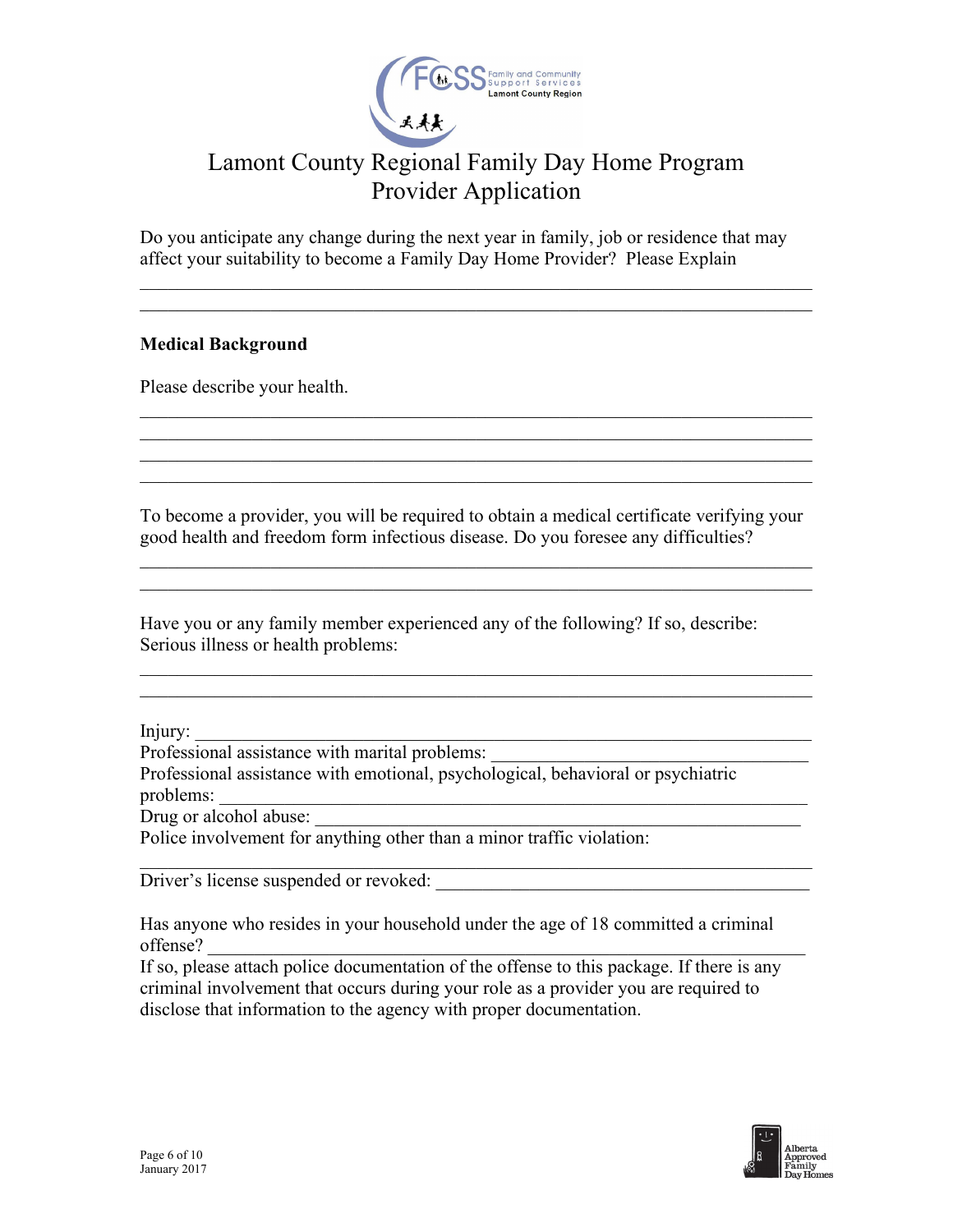

#### **References**

References: Please give names and addresses of four persons who are not relatives and who know you well in order that we may contact them for references. These references must have known you for the last two years.

| Telephone number:                                                                            | <u> 1980 - John Stein, Amerikaansk politiker (* 1950)</u>                                          |
|----------------------------------------------------------------------------------------------|----------------------------------------------------------------------------------------------------|
|                                                                                              |                                                                                                    |
|                                                                                              |                                                                                                    |
|                                                                                              |                                                                                                    |
|                                                                                              |                                                                                                    |
|                                                                                              |                                                                                                    |
| Telephone number:                                                                            | <u>and the second control of the second control of the second control of the second control of</u> |
|                                                                                              |                                                                                                    |
|                                                                                              |                                                                                                    |
| Telephone number:                                                                            | the control of the control of the control of the control of the control of the control of          |
| I, aware of his/her application. I am supportive of the applicant caring for children in our | am the spouse of the applicant and am                                                              |
| home.                                                                                        |                                                                                                    |
| Signature of spouse                                                                          | Date                                                                                               |
| The information provided on this application is true and correct.                            |                                                                                                    |

Applicants signature Date

\_\_\_\_\_\_\_\_\_\_\_\_\_\_\_\_\_\_\_\_\_\_\_\_\_\_\_\_\_\_\_ \_\_\_\_\_\_\_\_\_\_\_\_\_\_\_\_\_\_\_\_

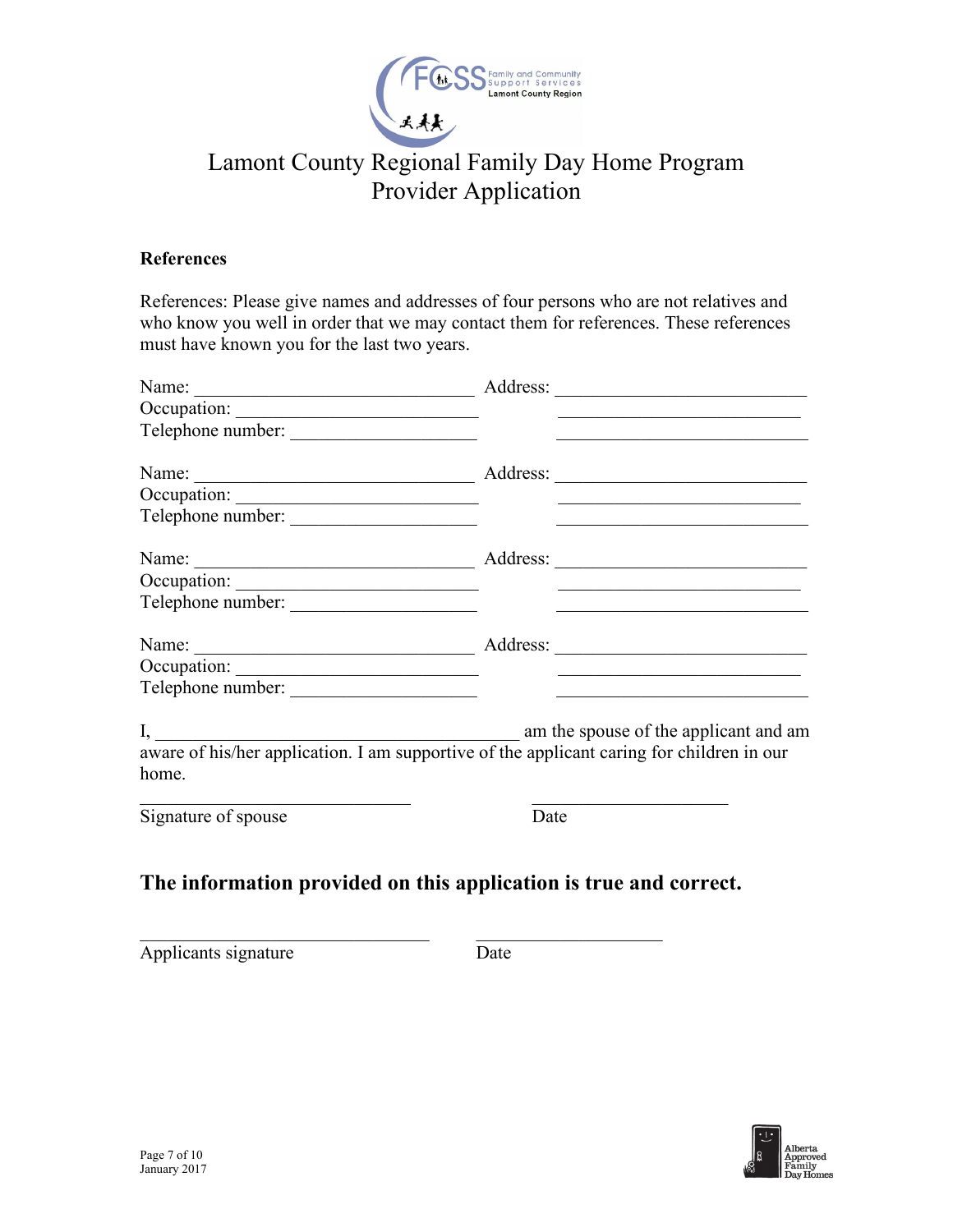

### **Permission to Share Personal Information**

Lamont County Family Day Home Agency is accountable to Alberta **C**hild and **F**amily **S**ervices (CFS). By being held accountable the CFS needs to have access to your files. CFS and the Lamont County Family Day Home Agency go to great lengths to keep your files confidential. The information in these files will not be shared with any other agency or outside source. Your files are only looked at to ensure you are receiving the best possible treatment from the Lamont County Day Home Agency.

I herby give permission for Alberta Child and Family Services to look at my files.

 $\overline{\phantom{a}}$  , and the contract of the contract of the contract of the contract of the contract of the contract of the contract of the contract of the contract of the contract of the contract of the contract of the contrac

Date Provider Signature

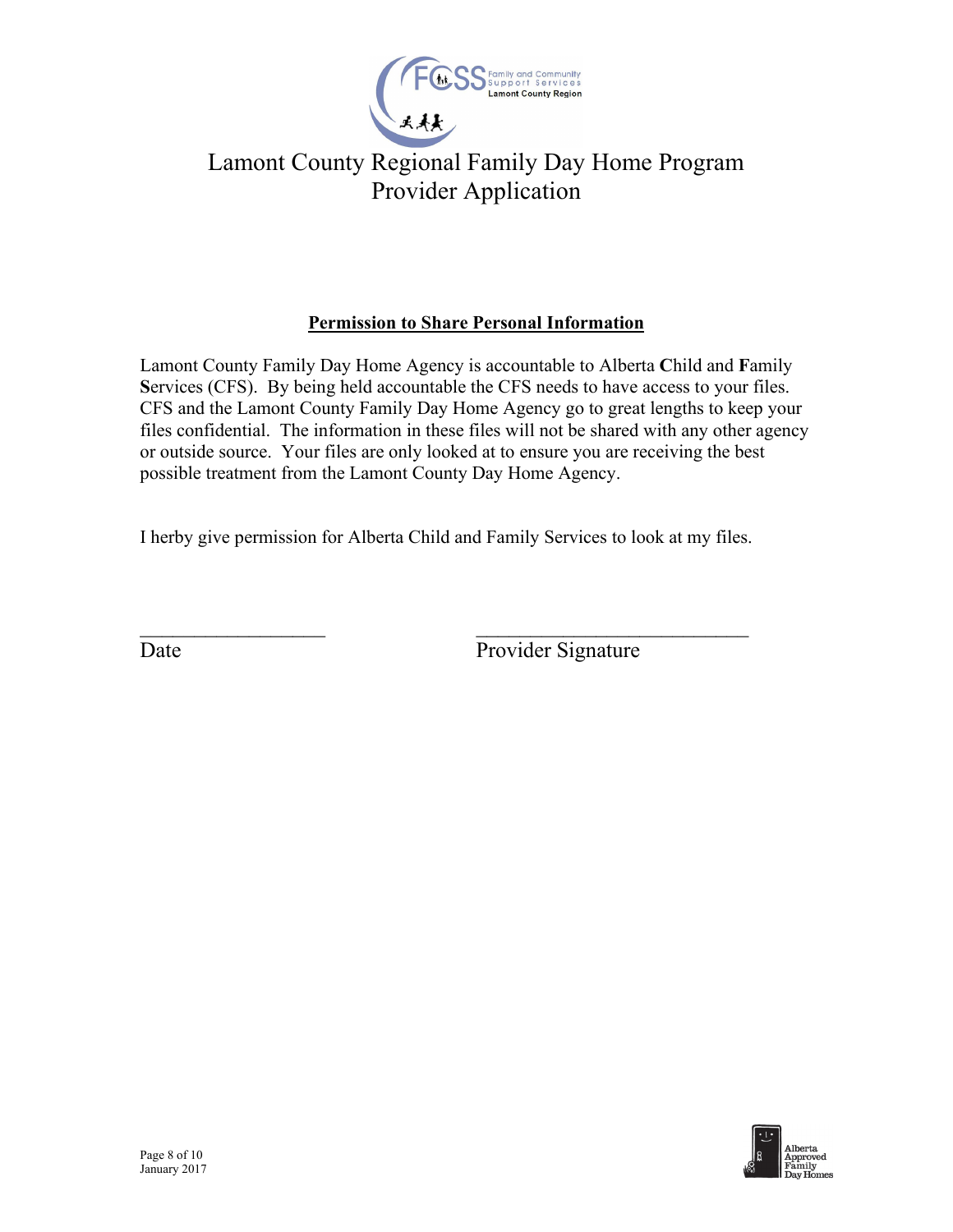

### PHYSICIAN'S NOTE

*TO THE FAMIY PHYSICIAN: The person named below has applied to the Lamont County Regional Day Home Program to be a Provider, which means that they will be responsible for the care of up to six children (usually ages 0-6) in their home.* 

SECTION A: To be completed by applicant. Name: \_\_\_\_\_\_\_\_\_\_\_\_\_\_\_\_\_\_\_\_\_\_\_\_\_\_\_\_\_\_\_\_\_\_\_\_\_\_\_\_\_\_\_\_\_\_\_\_\_\_\_\_\_\_\_\_\_\_\_\_\_\_\_\_\_\_ Surname **First** First **Middle** Address:  $\mathcal{L}_\text{G}$  , and the contribution of the contribution of the contribution of the contribution of the contribution of the contribution of the contribution of the contribution of the contribution of the contribution of t  $\mathcal{L}_\text{G}$  , and the contribution of the contribution of the contribution of the contribution of the contribution of the contribution of the contribution of the contribution of the contribution of the contribution of t Telephone # Home: \_\_\_\_\_\_\_\_\_\_\_\_\_\_\_\_\_\_\_\_\_\_ Work: \_\_\_\_\_\_\_\_\_\_\_\_\_\_\_\_\_\_\_\_\_\_\_\_ Date of Birth \_\_\_\_\_\_\_\_\_\_\_\_\_\_\_\_\_\_\_\_\_\_\_\_\_\_\_\_\_\_\_\_\_\_\_\_\_\_\_\_\_\_\_\_\_\_\_\_\_\_\_\_\_\_\_\_\_\_\_\_ SECTION B: To be completed by Family Physician In your professional opinion, is there any reason that this person should not act in this capacity? (Mental or physical illness, substance abuse, behavior indicators)? Comments:  $\mathcal{L}_\text{G}$  , and the contribution of the contribution of the contribution of the contribution of the contribution of the contribution of the contribution of the contribution of the contribution of the contribution of t  $\mathcal{L}_\text{G}$  , and the contribution of the contribution of the contribution of the contribution of the contribution of the contribution of the contribution of the contribution of the contribution of the contribution of t  $\mathcal{L}_\text{G}$  , and the contribution of the contribution of the contribution of the contribution of the contribution of the contribution of the contribution of the contribution of the contribution of the contribution of t How long have you known the applicant: \_\_\_\_\_\_\_\_\_\_\_\_\_\_\_\_\_\_\_\_\_\_\_\_\_\_\_\_\_\_\_\_\_\_\_\_\_\_ Physician's Name: <br>
Signature: Signature: Office Address:

Telephone: \_\_\_\_\_\_\_\_\_\_\_\_\_\_\_\_\_\_\_\_\_\_\_\_\_\_\_ Date: \_\_\_\_\_\_\_\_\_\_\_\_\_\_\_\_\_\_\_\_\_\_\_\_\_\_\_\_

 $\mathcal{L}_\text{G}$  , and the contribution of the contribution of the contribution of the contribution of the contribution of the contribution of the contribution of the contribution of the contribution of the contribution of t